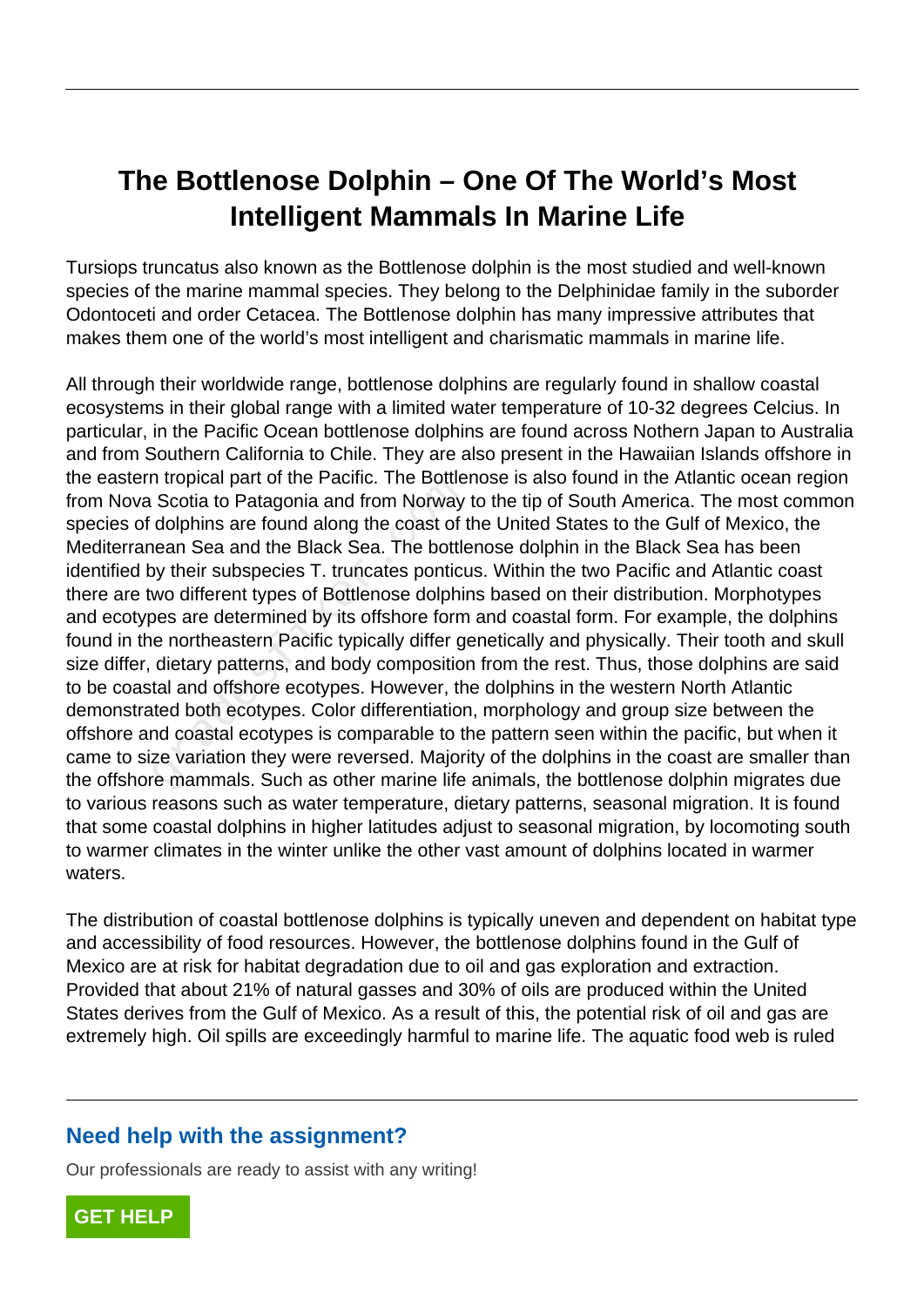by low trophic levels, which play an important role in suggesting that potential bottom-up impacts in the ecosystem are influential.

Bottlenose dolphins are typically thought to be expedient feeders. They are very versatile to prey on different species, depending on the availableness of resources. In particular when foraging dolphins seek habitats that are most abundant. Their diet consists of fish, shrimp, squid, small sharks, and other vertebrates. Notably, coastal dolphins consume fishes and bottom-dwelling vertebrates, while offshore dolphins dietary preference are fishes and squids. Group sizes and foraging methods varies during feeding events. One way dolphins scavenge is through large groups, in open waters, a group of dolphins often encircles a pile of fishes and herd into a small compact pool. The dolphins then take turns charging to feed. Closer to the ocean shoreline dolphins roll on their sides with one pectoral fin up trapping the fishes in the mud bank and slightly opening their mouths to capture its prey. Another technique they use is called "whacking" in which the dolphin strikes the fish with its fluke launching it in the air and seizing it for nourishment. Since dolphins aren't able to chew their foods, the mastication of their meal is processed in their forestomach.

Hence its digestive system is made up of three-chambered parts; forestomach, main stomach, and pyloric stomach. The forestomach acts as the storage unit, it is responsible for keeping the consumed food in place until ready for complete digestion. While the main stomach operates as the "powerhouse of the cells" the breaking of enzymes and hydrochloric acid gets released to complete the digestive process. Lastly, the pyloric stomach retains all of the digested food until passed down to the small intestine for absorption and cellular metabolism. There are small openings between the three-chambered stomachs which makes it difficult for foreign objects to pass-through when consumed. If the material cannot be absorbed for nutrients it then travels to the large intestine and out the rectum. Is processed in their iorestomach.<br>digestive system is made up of three-cl<br>c stomach. The forestomach acts as the<br>food in place until ready for complete<br>house of the cells" the breaking of enz<br>he digestive process. Lastly,

Furthermore, just like any other living mammal oxygen is an important source for the functioning of cells and survival. Unlike fishes, dolphins often have to rise to the surface to breathe, but when submerged into the water they hold they're breaths. Bottlenose dolphins breathe through a blowhole. The blowhole is essentially the nostril of a dolphin and whale and is located at the top of their head. It's protected by a muscular flap that provides a watertight seal. They have two nasal cavities that increase the efficiency of gas exchange, more importantly, this allows more surface area for the lungs to acquire rapid gas exchange. The pleurae of dolphins are dense and flexible, their respiratory organs consist of myoelastic fibers for greater elasticity. Tiny bronchioles are present along with sphincters that bring to an end the alveoli from the rest of the lung. For the purpose of thermoregulation, a marine mammal such as dolphins must maintain constant body temperature. In order to retain and or loss heat, the dolphins have several strategies to do so. To start with, the decrease in their surface area helps allow them to conserve heat. Another way is increasing insulation since dolphins lack fur their body fat is

### **Need help with the assignment?**

Our professionals are ready to assist with any writing!

**[GET HELP](https://my.gradesfixer.com/order?utm_campaign=pdf_sample)**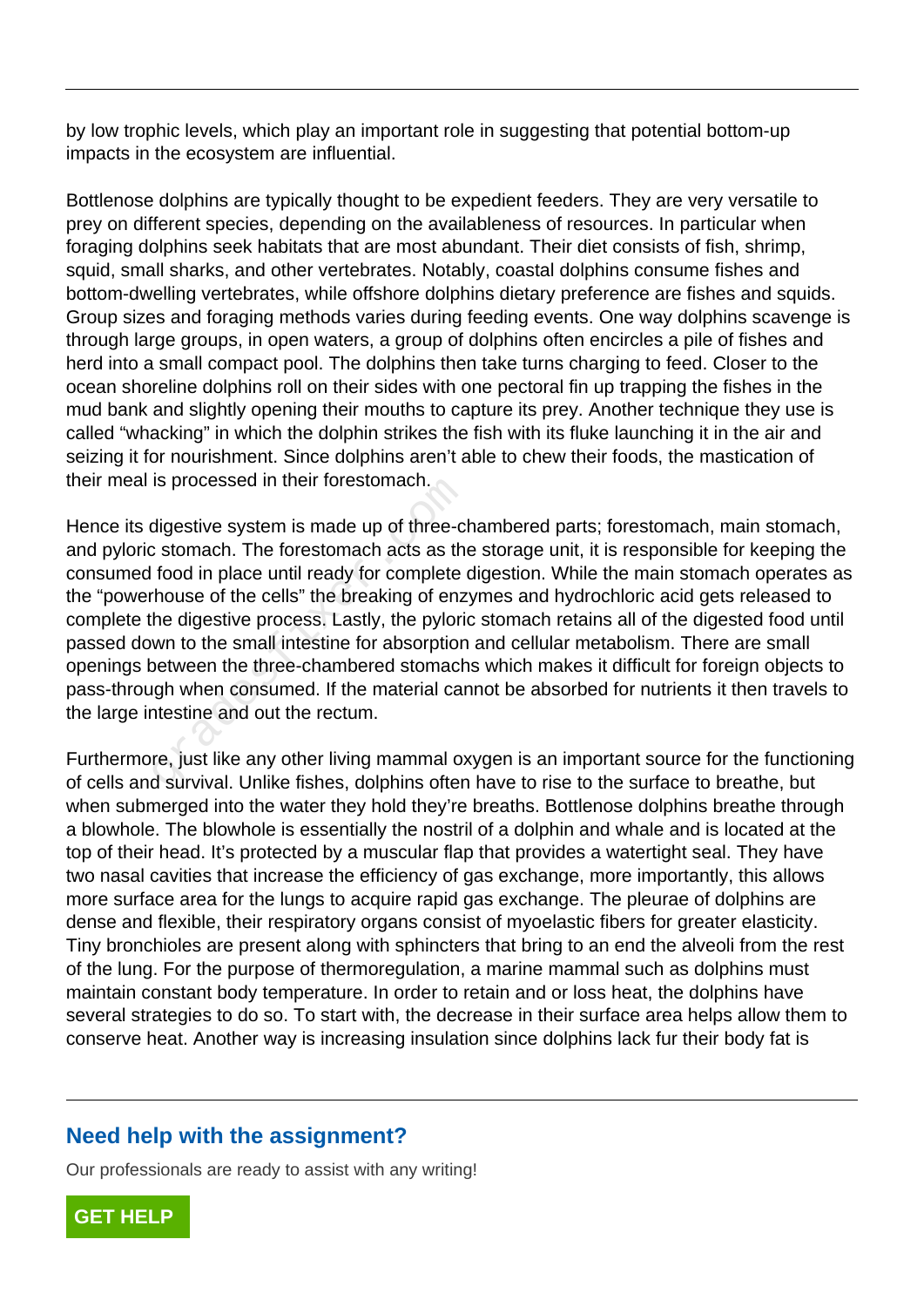made out of blubber. Blubber differs from fat in that it not only contains fat cells but a fibrous network of connective tissues as well. In fact, the bottlenose has a higher metabolic rate which means that they're able to sustain their body temperature while in colder water temperatures. Thus, the arteries in the flippers, flukes, and the dorsal fin are enclosed with veins. As a result, the energy from the blood that passes through the veins is transmitted to the venous blood rather than the environment. For the purpose of the counter exchange, dolphins are supported by conserving its body temperature.

Cetaceans excretory system is one of the many complex component units of the bottlenose dolphin. Even though the bottlenose are known to be aquatic mammals but in fact, they have acquired skills that allow them to transition from terrestrial to aquatic environments. Because of this, the bottlenose requires a way of adapting to an environment with higher salinity. Since they lack specialized glands to excrete salt, the kidneys of a dolphin contain lobules that are divided into numerous reniculi. The reniculi aids with filtration of excess salt in daily dietary consumption. As for the salt that is enabled to be absorbed during digestion flows to the bladder and then out as either urine or feces. Being that dolphins lose water with their feces because of their hyperosmotic environment this leads to a higher concentration of salt in their urine (Cozzi 2016).

The skeleton of the dolphin is intricately tailored to its marine lifestyle. Considering that dolphins do not require strong limbs for support, their bones tend to be weaker because of buoyancy in the water. Their backbone is flexible which allows locomotion in various directions. The pectoral fins are flattened and used for steering. While on the other hand, the dorsal fin and tail flukes are composed of fibrous fatty material, this grants them balance and impulse respectively. Because they're constantly swimming the flukes tail are extremely powerful and support its weight. That is to say, the composition of the ribs and the spine is rather flexible to allow the ribs to disintegrate when it dives. The skull is of the bottlenose is considered to be "telescoped". Telescoping refers to the posterior displacement of the upper and lower jaws. It can be done by the compressing the front and the back of the skull leaving all parts overlapping each other. For that reason, the skull is tilted upward in line with the axial skeleton. The brain of a dolphin is relatively larger to its body mass, moreover, the lungs are compacted by short and wide trachea. Its trachea is supported by cartilage rings and bronchioles. of the dolphin is intricately tailored in<br>cosmotic environment this leads to a high<br>on of the dolphin is intricately tailored t<br>uire strong limbs for support, their bone<br>Their backbone is flexible which allows<br>ttened and u

In contrast, like humans, the bottlenose has well-developed sensory organs and rely on their senses for survival. Dolphins have excellent vision in and out of the water. It is said that dolphins have the ability to see objects from far at least 12 to 18 feet in the air and about 9 feet underwater. They have vastly developed tapetum lacidum, a light-reflecting layer that emits lights through the retina permitting an enhanced vision through photoreceptors (Schwab et al. 2002). A dolphin's retina consists of rod and cone cells, which allows them to have a clear vision in dim and bright light. Rod cells are photoreceptors that can regulate in dim light yet cone

## **Need help with the assignment?**

Our professionals are ready to assist with any writing!

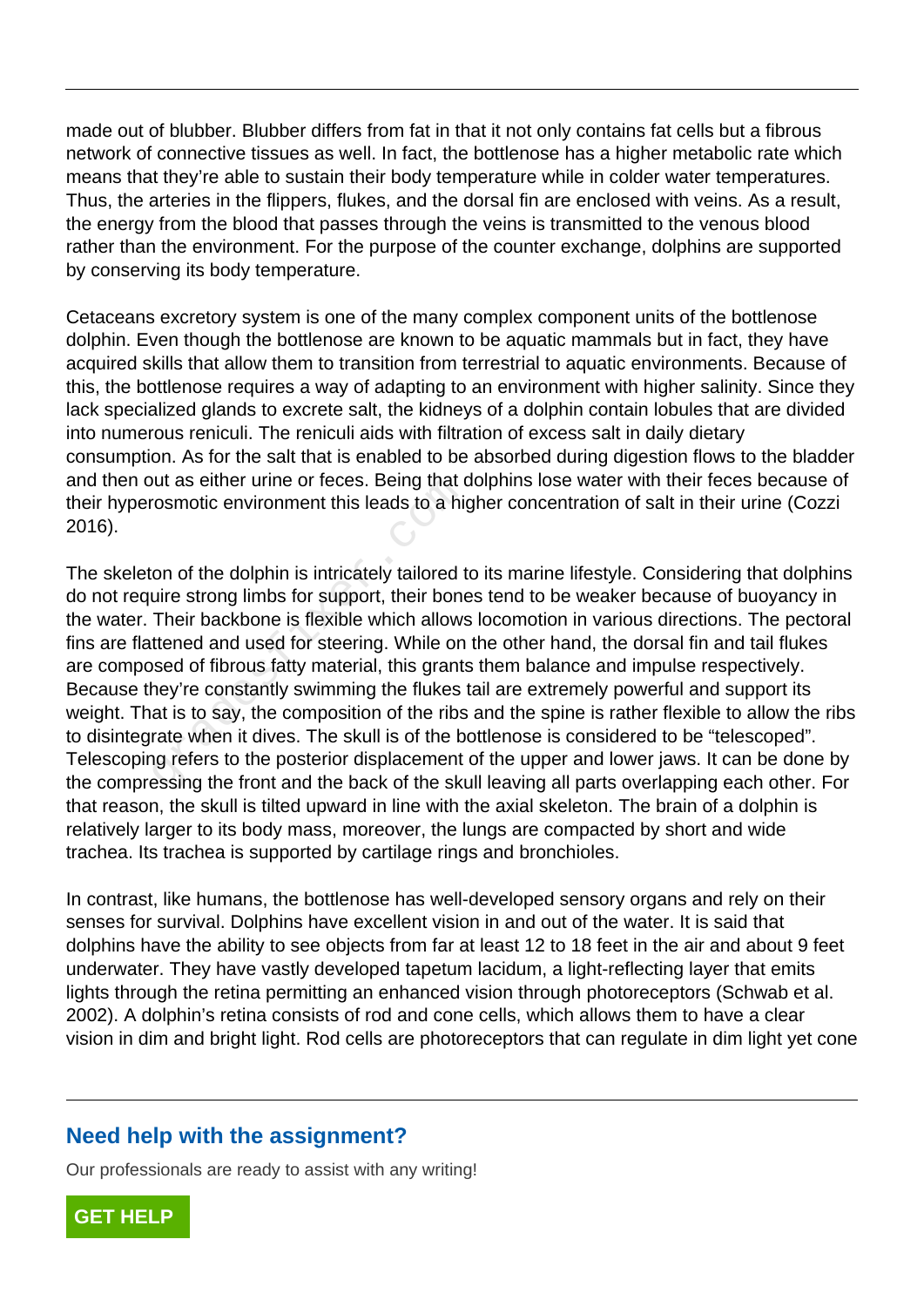cells are responsible for vision in brighter light. It is known that dolphins are primarily monocular, however, they possess the capability of being binocular (Dawson 1980). Behavioral research suggests that bottlenose can detect taste. The skin of the bottlenose is sensitive to vibration tactile. Areas, particularly around the orbital sack, blowhole, genital area, and more, have sensory nerves. Echolocation is used amongst many marine animals, one reason why dolphins use this technique is for navigation. Additionally, dolphins use echolocation for foraging, sight, and communication. Considering the amount of research on their hearing range reveals that dolphins have an acute sense of hearing. Generally, it has been measured that their hearing ranges within 150-160 Hz. In comparison to human beings, their auditory perceptions are extremely advanced. In fact, they can hear sharper sounds from a variety of scales. But even though the bottlenose has such complex components that create a well-developed sensory system it lacks the ability to smell. This is absent due to the fact that their brain lacks olfactory bulbs and or an olfactory system.

One remarkable characteristics mammals have is the ability to give birth and nurture their young. The bottlenose dolphins have a 12 month gestation period, throughout this time the mother invests a vast amount of energy into caring and raising her young. They can breed throughout the year however breeding season is affected by its demographic region. Since their young's lack independency and depend on maternal care this allows their calves to learn various survival skills exhibited by their mother. On average, the bottlenose calves spend about 3-6 years under maternal care before weaning off. On average, the female dolphin sexually matures at 5-13 years of age and for the males, they sexually mature from the ages 5-12. In like manner, copulation occurs between male and female. Interestingly, they have different approaches to mating behavior; individually or in alliances. When a male seeks for a female to mate with her searches for a female that is in estrus (Jenkins 2009). During this act, the male will separate the female from her home territory and prevent other males from having access to her. The bottlenose dolphin typically copulates in a belly to belly method facing the same direction. While courting, the male will position himself by arching his back, clapping his jaw and begin to penetrate the female. Copulation generally lasts around 10 seconds after penetration. Formerly, the female reproductive anatomy consists of the genital slit that contains a vaginal orifice cranially and anal the anus caudally. The vagina has thick walls composed of circular and longitudinal muscles. In addition, the uterus has two main uteri called the cornua. Both cornua contain a uterine gland and connective tissue when expecting the uterus thickens and the muscular tissue provides peristalic contraction during birth to assist with delivery. In regards to the male reproductive organs, it originates from the rear pelvic region. The male genital is protected by the prepuce until erection. Hence, it is composed of 3 fibrous layers with testes located in the abdominal cavity just right behind the kidneys (Hovinen et al. 1998). e bottlenose dolphins have a 12 month<br>rests a vast amount of energy into carincests a vast amount of energy into carince<br>for the year however breeding season is<br>ck independency and depend on mater<br>rvival skills exhibited b

Just like other animals, the bottlenose dolphin must find ways of protecting themselves from attacks and predators. The main mechanism dolphins use to protect themselves from predation

## **Need help with the assignment?**

Our professionals are ready to assist with any writing!

**[GET HELP](https://my.gradesfixer.com/order?utm_campaign=pdf_sample)**